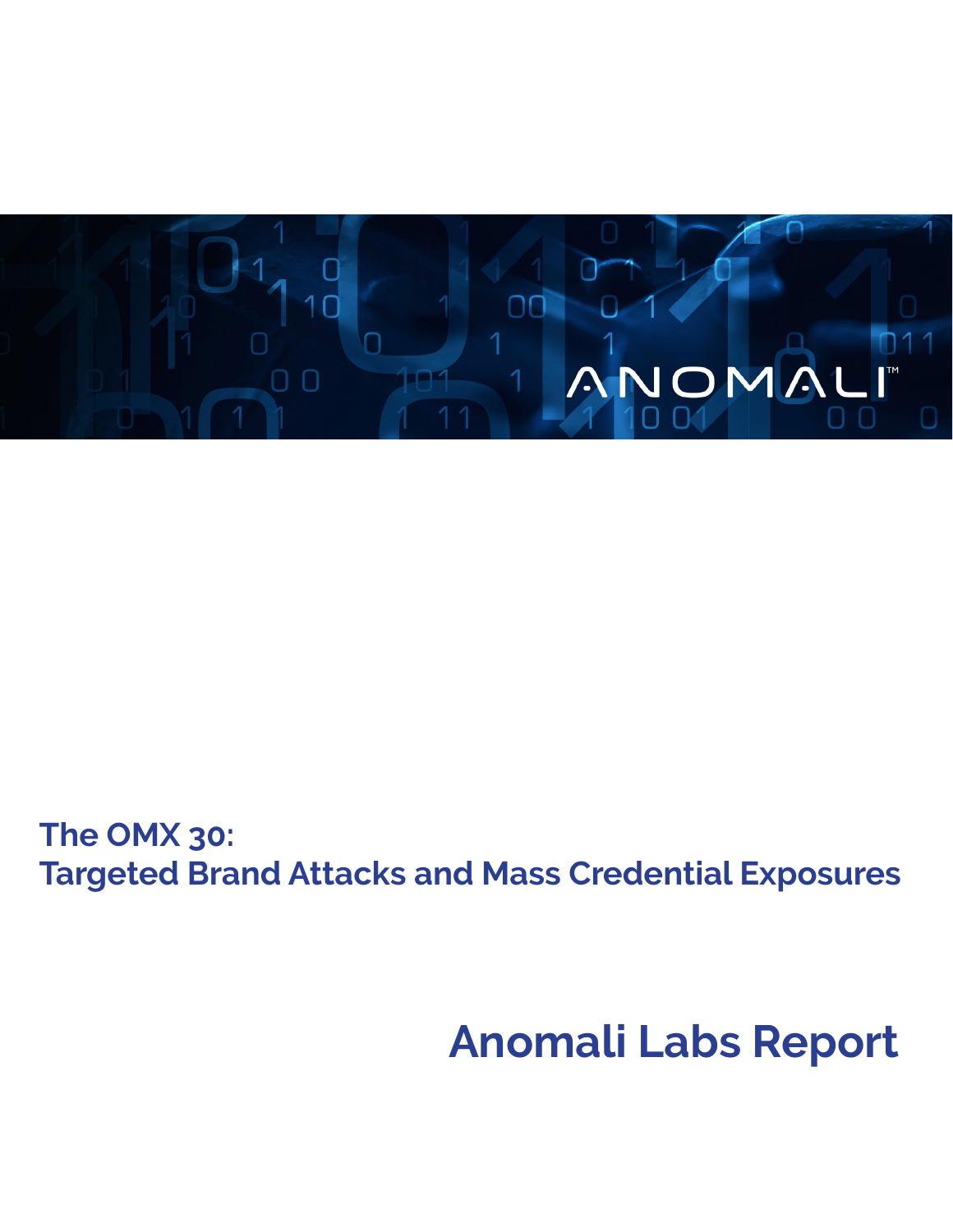#### **Overview**

A company's brand is a source of value and a target for cyber attackers. The brand represents the trust the company has invested in and developed with its customers. Exploiting trust or "hacking the human" is an essential part of the initial attacker activities. These involve getting the human to do something that might be against their best interests. These activities are represented as the initial steps in a chain of events known as the Cyber Kill Chain1 (see Figure 1). The first phase of the Cyber Kill Chain, initial reconnaissance, is often problematic for organizations that don't know where to start to collect information about registrations of malicious domains and monitor company email address / plain text password combinations found in the dark web or places such as Pastebin.



*Figure 1 -- Lockheed Martin Cyber Kill Chain courtesy of SANS*

The attacker can often craft a domain name that is only slightly different from a company's domain name. This fake domain name can be leveraged as part of a social engineering-based attack with the aim of tricking users into clicking a URL and either entering credentials into a phishing website or exploiting the user's web browser and installing malware. Once malware gets into a targeted organization, it can act on behalf of a trusted employee or customer. Monitoring both suspicious domain registrations and compromised credentials can often amount to an early warning system for targeted attacks.

Anomali, as part of its threat intelligence platform service, uses machine learning algorithms to comb automatically new domain registrations looking for those that can be considered suspicious and represent a potential attack vector. Anomali also attempts to identify the registrant and country of origin for these suspicious domains.

## **Suspicious Domain Registrations**

The focus of this report is to look at the Swedish OMX largest 30 publicly traded companies (OMX 30) to identify suspicious domain registrations and potentially compromised accounts that could be used as part of an attack. The purpose of the report is not to disclose specific company names but rather to examine trends and heighten awareness of this kind of data as a valuable tool for early warning of a possible attack. The following represents a snapshot of data on the OMX 30 collected over the last three months and our observations of this growing problem.

- A total of 479 suspicious or fraudulent domains were detected across OMX 30 enterprises.
- 90% of all OMX 30 companies had at least one potentially malicious domain registration against them. These companies had, on average, 18 suspicious domains each.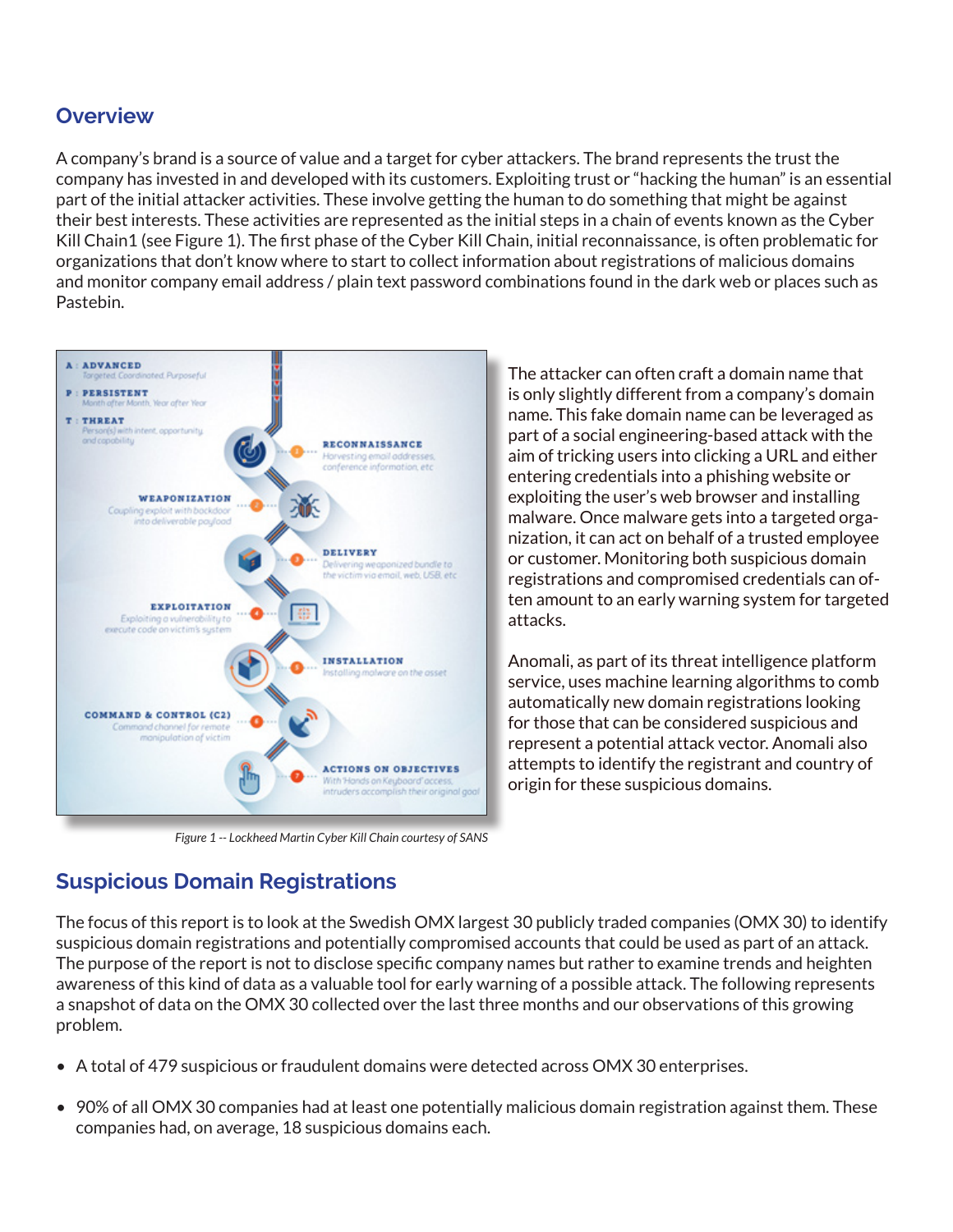

• The Telecommunications sector has the highest total number of fraudulent domains representing 12.3% of total OMX 30 suspicious sites. The rest of the top five industries are Industrial (9.4%), Media (5.4%), Consumer Goods (4.3%) and Finance (4.0%).



- The United States and China dominate the country of registration for these domains (50.1% and 22.6% respectively)
- Gmail is the most common email domain used to register these sites (11.8%) followed by China's qq.com (10.11%). 34.1% of potentially malicious sites for OMX 30 companies were registered using identity concealing registrars.

### **Mass Credential Exposures**

Mass compromised credential exposures are becoming a major problem. This often occurs when websites are compromised and collected usernames and passwords are stolen and either published or sold. It is a problem because the vast majority of users reuse passwords across many sites, and many companies still do not have universal adoption of multi-factor authentication (MFA).

There are a lot of employees that use their work email and password on sites outside of their work. Many of the sites they go to off-hours were likely compromised in a way that allowed the credentials to end up on the dark web. Often large dumps of credentials are obtained by adversaries performing web application attacks such as SQL injection, command injection or by compromising a website and logging all user logins. In addition, they may be obtained by gaining access to an organization's internal network and then pivoting around until a large database or file share is discovered and compromised.